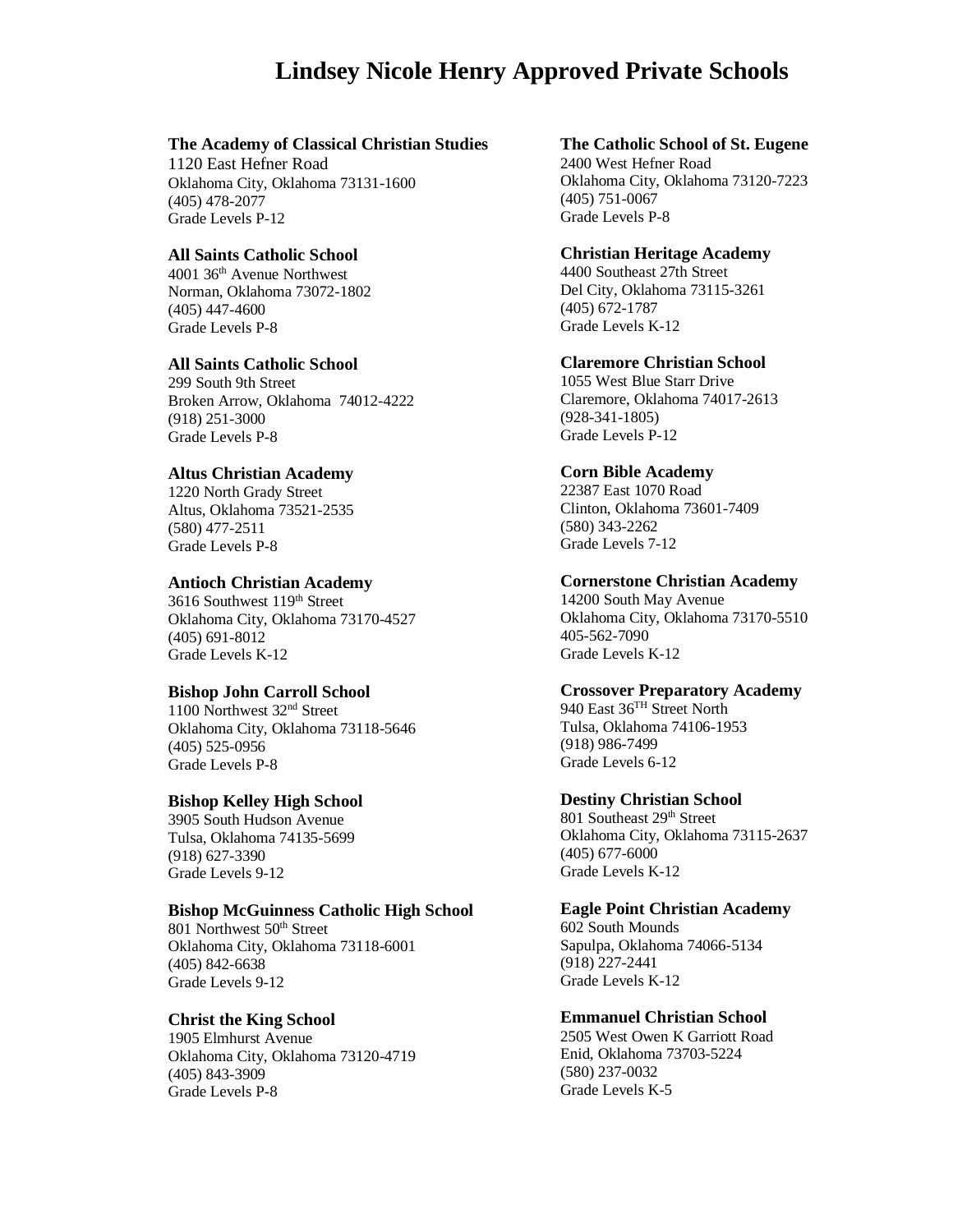# **Family of Faith Christian School**

Post Office Box 1442, 30 Kin-Ville Road Shawnee, Oklahoma 74802-1442 (405) 273-5331 Grade Levels K-12

# **First Lutheran School**

1104 North 4<sup>th</sup> Street Ponca City, Oklahoma 74601-2700 (580) 762-9950 Grade Levels P-8

# **Good Shepherd Catholic School**

13404 North Meridian Avenue Oklahoma City, Oklahoma 73120-8311 (405) 752-2264 Grade Levels P-8

# **Good Shepherd Lutheran School**

700 North Air Depot Boulevard Midwest City, Oklahoma 73110-3763 (405) 732-0070 Grade Levels P-8

# **Happy Hands Education Center**

8801 South Garnett Road Broken Arrow, Oklahoma 74012-6002 (918) 893-4800 Grade Levels P-K

# **Hillsdale Christian School**

Post Office Box 8, 200 East Taylor Avenue Hillsdale, Oklahoma 73743-0008 (580) 635-2211 Grade Levels P-8

# **Holland Hall**

5666 East 81st Street Tulsa, Oklahoma 74137-2001 (918) 481-1111 Grade Levels P-12

# **Holy Family Cathedral School**

820 South Boulder Tulsa, Oklahoma 74119-1624 (918) 582-0422 Grade Levels P-8

# **Holy Trinity Catholic School**

Post Office Box 485, North 2<sup>nd</sup> & Missouri Okarche, Oklahoma 73762-0485 (405) 263-4422 Grade Levels P-8

#### **Holy Trinity Lutheran School**

308 Northwest 164th Street Edmond, Oklahoma 73013-2006 (405) 844-4000 Grade Levels K-8

# **Immanuel Lutheran Christian Academy**

400 North Aspen Broken Arrow, Oklahoma 74012-2211 (918) 251-5422 Grade Levels P-12

### **Infinity Generation Preparatory School**

5517 Northwest 23rd Street Oklahoma City, Oklahoma 73127- 2324 (405) 601-3055 Grade Levels P3-12

# **James Caraway Christian Academy**

730 County Road 1330 Chickasha, Oklahoma 73018-7928 (405) 892-9039 Grade Levels P-12

# **Keystone Adventure School and Farm**

19201 North Western Avenue Edmond, Oklahoma 73012-4205 (405) 216-5400 Grade Levels P-5

# **King's Gate Christian School**

12421 North Mustang Road Yukon, Oklahoma 73099-8148 (405) 752-2111 Grade Levels P-8

# **Lakewood Christian School**

840 South George Nigh Expressway McAlester, Oklahoma 74501-7279 (918) 426-2000 Grade Levels K-12

# **Lawton Christian School**

1 Northwest Crusader Drive Lawton, Oklahoma 73505-9533 (580) 836-6885 Grade Levels K-12

# **Life Christian Academy**

11601 Jeffords Avenue Nicoma Park, Oklahoma 73020-8522 (405) 390-5081 Grade Levels K-12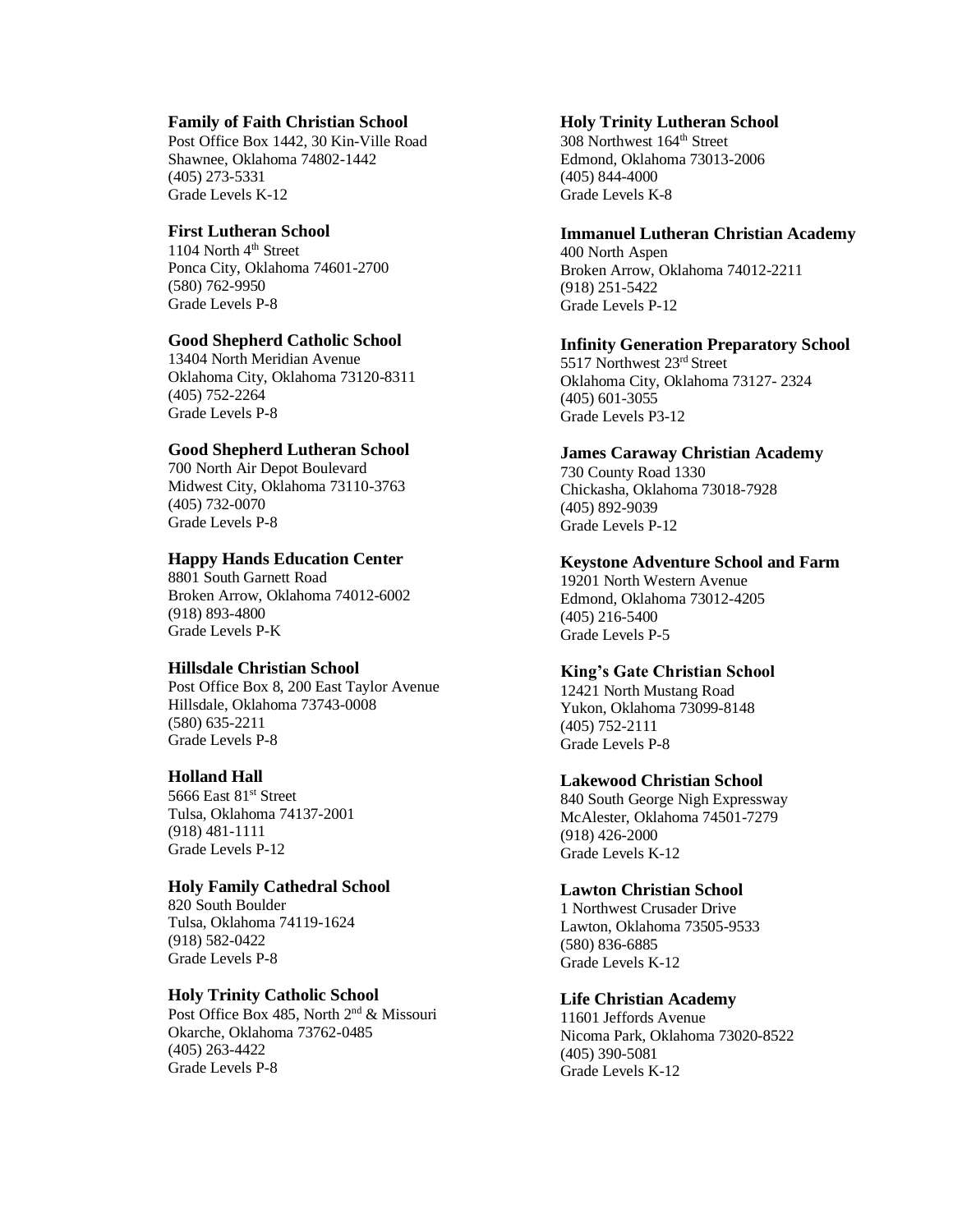#### **Marquette Catholic School**

1519 South Quincy Avenue Tulsa, Oklahoma 74120-6407 (918) 584-4631 Grade Levels P-8

### **Messiah Lutheran School**

3600 Northwest Expressway Oklahoma City, Oklahoma 73112-4410 (405) 946-0462 Grade Levels P-6

# **Metro Christian Academy**

6363 South Trenton Avenue Tulsa, Oklahoma 74136-0722 (918) 745-9868 Grade Levels P-12

### **Mingo Valley Christian School**

8304 South 107<sup>th</sup> East Avenue Tulsa, Oklahoma 74133-2577 (918) 294-0404 Grade Levels P-12

#### **Mission Academy High School**

7101 North Classen Boulevard Oklahoma City, Oklahoma 73116-7110 (405) 843-9100 Grade Levels 9-12

# **Monte Cassino Catholic School**

2206 South Lewis Avenue Tulsa, Oklahoma 74114-3109 (918) 742-3364 Grade Levels P-8

#### **Mount St. Mary Catholic High School**

2801 South Shartel Avenue Oklahoma City, Oklahoma 73109-2238 (405) 631-8865 Grade Levels 9-12

### **Mt. Olive Lutheran School**

2337 North Main Street Miami, Oklahoma 74354-1621 (918) 540-3456 Grade Levels PK-8

# **Oak Hall Episcopal School**

2815 Mount Washington Road Ardmore, Oklahoma 73401-9333 (580) 226-2341 Grade Levels P-8

### **Oklahoma Bible Academy**

5913 West Chestnut Avenue Enid, Oklahoma 73703-3433 (580) 242-4104 Grade Levels 7-12

#### **Oklahoma Christian Academy**

1101 East 9<sup>th</sup> Street Edmond, Oklahoma 73034-5706 (405) 844-6478 Grade Levels K-12

# **Oklahoma Christian School**

4680 East 2nd Street Edmond, Oklahoma 73034-7550 (405) 341-2265 Grade Levels K-12

#### **Paths to Independence**

4620 East Frank Phillips Boulevard Bartlesville, Oklahoma 74006-8418 (918) 337-6231 Grade Levels P-12

#### **Rosary Catholic School**

1910 Northwest 19<sup>th</sup> Street Oklahoma City, Oklahoma 73106-1698 (405) 525-9272 Grade Levels P-8

# **Sacred Heart Catholic School**

210 South Evans Avenue El Reno, Oklahoma 73036-3636 (405) 262-2284 Grade Levels P-8

#### **Sacred Heart Catholic School**

2700 South Shartel Avenue Oklahoma City, Oklahoma 73109-2234 (405) 634-5673 Grade Levels P-8

### **School of Saint Mary**

1365 East 49th Place Tulsa, Oklahoma 74105-4779 (918) 749-9361 Grade Levels P-8

#### **SNU Lab School**

3100 North Rockwell Avenue Bethany, Oklahoma 73008-4049 (405) 491-6645 Grade Levels PK-8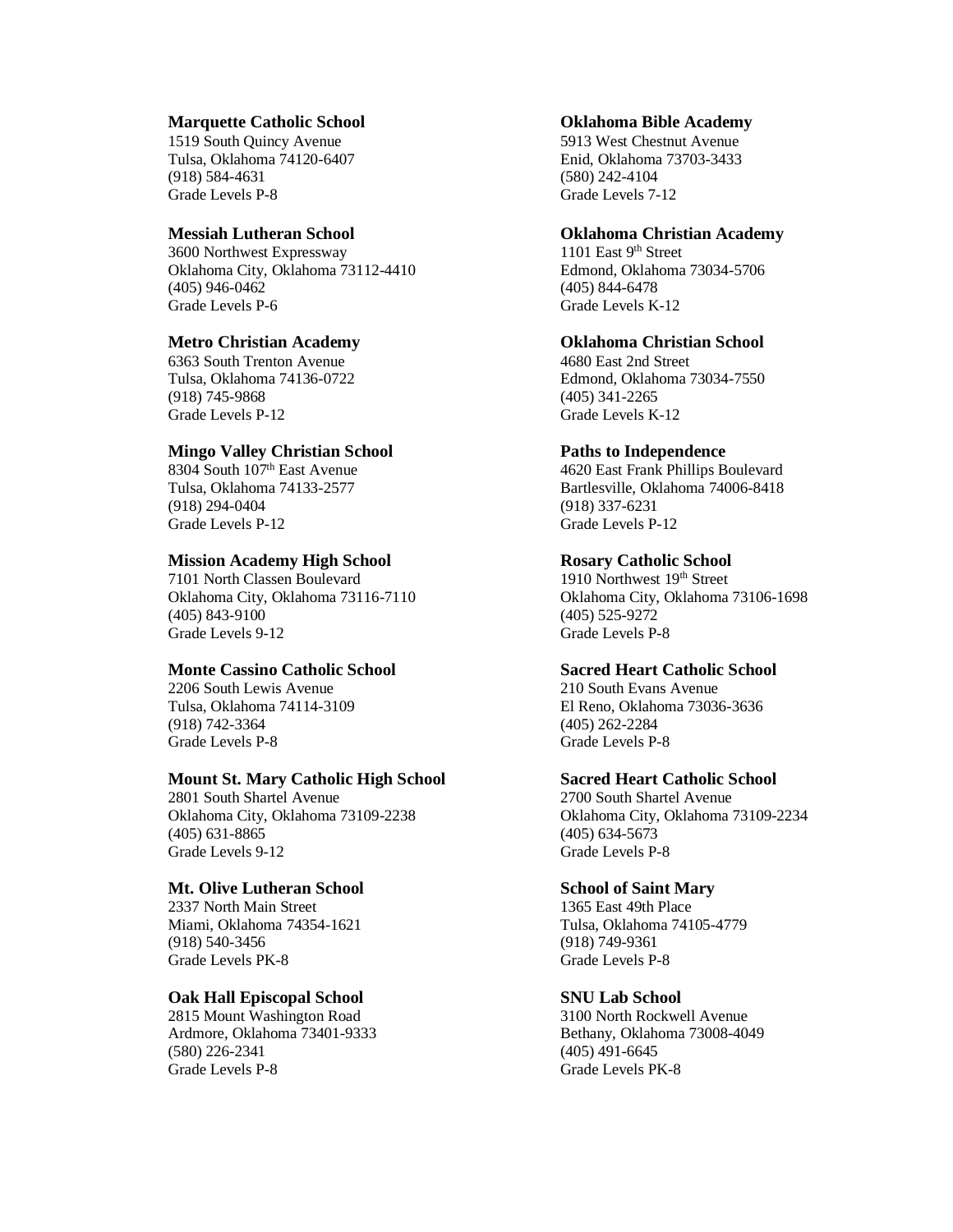### **St. Catherine School**

 $2515$  West  $46<sup>th</sup>$  Street Tulsa, Oklahoma 74107-6629 (918) 446-9756 Grade Levels P-8

### **St. Charles Borromeo Catholic School**

5000 North Grove Avenue Warr Acres, Oklahoma 73122-5195 (405) 789-0224 Grade Levels P-8

# **St. Elizabeth Ann Seton Catholic School**

925 South Boulevard Edmond, Oklahoma 73083-0510 (405) 348-5364 Grade Levels P-8

#### **St. James the Greater Catholic School**

1224 Southwest 41<sup>st</sup> Street Oklahoma City, Oklahoma 73109-3124 (405) 636-6810 Grade Levels P-8

# **St. John Catholic School**

16 South Keeler Avenue Bartlesville, Oklahoma 74003-4640 (918) 336-0603 Grade Levels P-8

# **St. John's Lutheran School**

1032 Northwest 12<sup>th</sup> Street Moore, Oklahoma 73160-1604 (405) 794-8686 Grade Levels P-6

### **St. Joseph Catholic School**

110 North Madison Street Enid, Oklahoma 73701-3850 (580) 242-4449 Grade Levels P-6

# **St. Joseph Catholic School**

323 North Virginia Street Muskogee, Oklahoma 74403-3955 (918) 683-1291 Grade Levels P-8

#### **St. Mary's Catholic School**

415 South 7th Street Ponca City, Oklahoma 74801-5544 (580) 765-4387 Grade Levels P-8

# **St. Paul's Lutheran School**

1626 East Broadway Avenue Enid, Oklahoma 73701-4539 (580) 234-6646 Grade Levels P-5

#### **Saints Peter and Paul Catholic School**

1428 North 67<sup>th</sup> East Avenue Tulsa, Oklahoma 74115-5602 (918) 836-2165 Grade Levels P-8

#### **St. Philip Neri Catholic School**

1121 Felix Place Midwest City, Oklahoma 73110-5331 (405) 737-4476 Grade Levels P-8

# **St. Pius X School**

1717 South 75<sup>th</sup> East Avenue Tulsa, Oklahoma 74112-7719 (918) 627-5367 Grade Levels P-8

#### **Special Care, Inc.**

12201 North Western Avenue Oklahoma City, Oklahoma 73114-8022 (405) 752-5112 Grade Levels P-K

# **Stillwater Christian School**

112 East Richmond Road Stillwater, Oklahoma 74075-1674 (495) 377-3748 PK-8

#### **Stonebridge Academy**

Post Office Box 99, 209 West 8<sup>th</sup> Street Okmulgee, Oklahoma 74447-0099 (918) 752-1200 Grade Levels P-8

# **Summit Christian Academy**

200 East Broadway Street Broken Arrow, Oklahoma 74012-3901 (918) 251-1997 Grade Levels K-12

# **Terra Verde Discovery School**

 $1000$  36<sup>th</sup> Avenue SE Norman, Oklahoma 73026-4134 (405) 366-6362 Grade Levels P-12